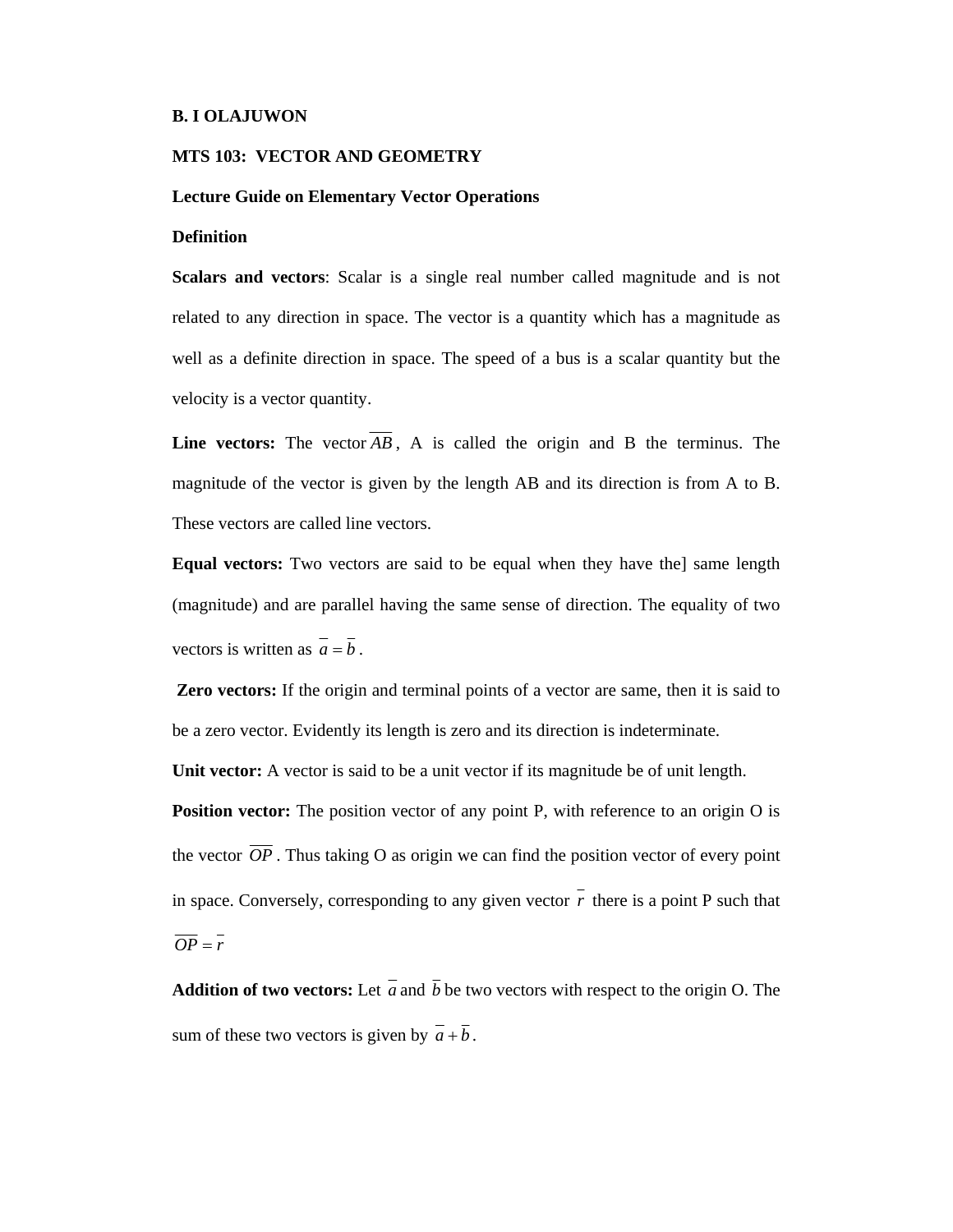**The unit vectors**  $\overline{i}$ ,  $\overline{j}$ ,  $\overline{k}$  **:** The vectors  $\overline{i}$ ,  $\overline{j}$ ,  $\overline{k}$  have unit magnitude and they lie on the *x, y* and *z* axes respectively. We can expresses any vector in terms of these three unit vectors  $\overline{i}$ ,  $\overline{j}$ ,  $\overline{k}$ .

**Collinear vectors:** Two vectors *a* and *b* are said to be collinear if  $\overline{a} = \lambda \overline{b}$ , for some scalar  $\lambda$ , i.e., two vectors are collinear if the coefficient of  $\overline{i}$ ,  $\overline{j}$  and  $\overline{k}$  are proportional.

**Magnitude of a vector:** Let  $\overline{a} = a_1 i + a_2 j + a_3 k$ . Then the magnitude or length of the vector  $\overline{a}$  is denoted by  $|\overline{a}|$  or a and is defined as  $|\overline{a}| = \sqrt{a_1^2 + a_2^2 + a_3^2}$ .

**Distance between two points:** Let  $P_1$  and  $P_2$  be two points whose position vectors are respectively  $\overline{a} = a_1 i + a_2 j + a_3 k$  and  $\overline{b} = b_1 i + b_2 j + b_3 k$ . Then the vector  $\overline{P_1 P_2} =$ position vector of *P*<sub>2</sub> - position vector of  $P_1 = (b_1 i + b_2 j + b_3 k) - (a_1 i + a_2 j + a_3 k)$ 

Then the distance between two points  $P_1$  and  $P_2$  is the magnitude of the vector  $\overline{P_1P_2}$ .

\*\*\* The unit vectors in the direction of a vector *a* are given as *a*  $\pm \frac{a}{\Box}$ .

# **Examples:**

- 1. Find the value of *q* if  $\overline{a} = 2i + 5j + qk$ . If the magnitude of  $\overline{a}$  is 9
- 2. Given vectors  $\overline{a} = 5i + j + 3k$ ,  $\overline{b} = i 3j + 4k$  and  $\overline{c} = 7i + 2j 3k$ . find the unit vector in the direction of  $\overline{a} - \overline{b} + 2\overline{c}$ .

3. Find the distance between A and B whose-position vectors are  $\overline{a} = 5i + j + 3k$ ,  $\overline{b} = i - 3j + 4k$  respectively.

4. Prove by vector method that the three points *A (2,* 3, 4), *B (1,* 2, 3) and

*C (4,* 2, 3) form a right-angled triangle.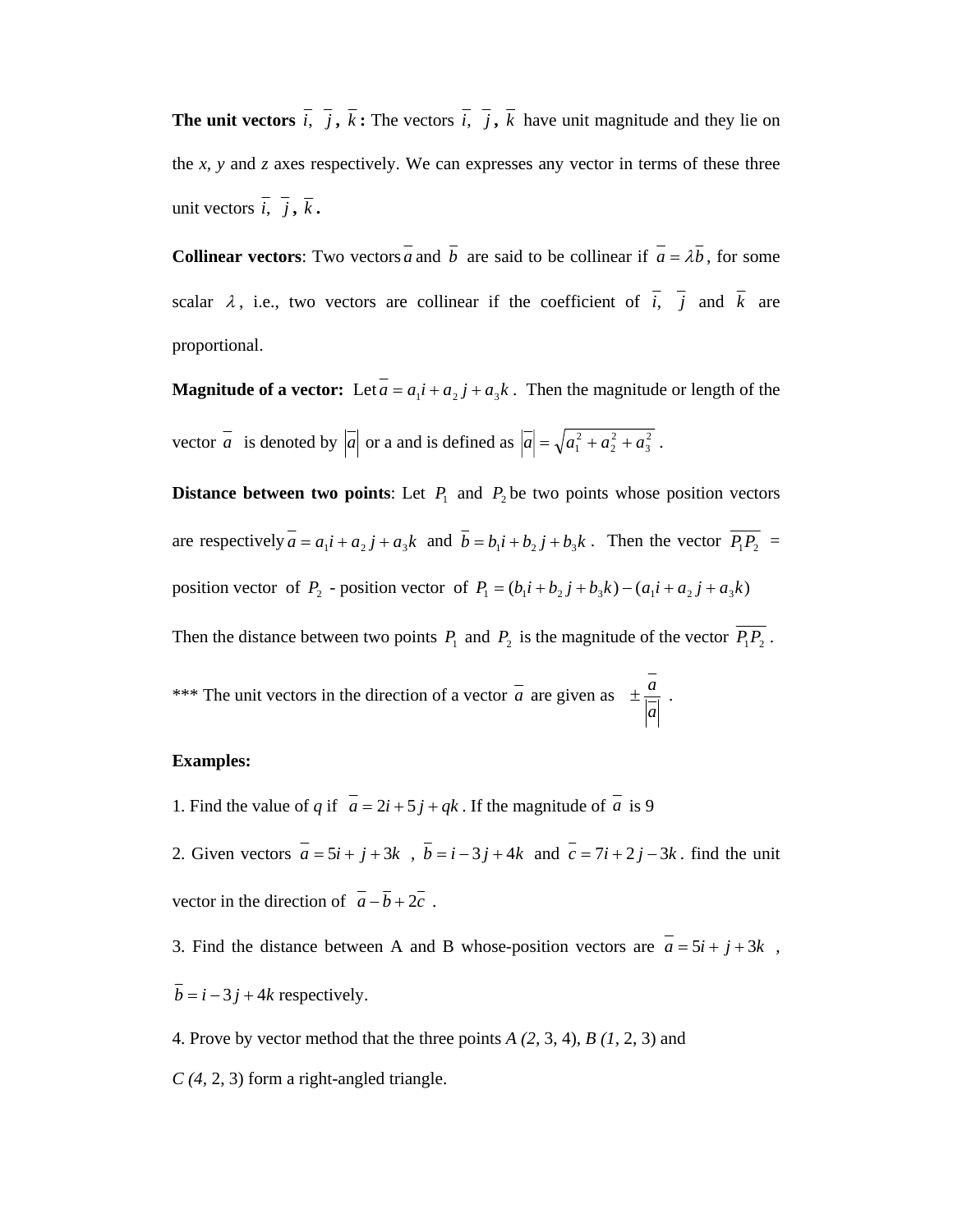5. Show that the three points  $-3i - 6j + 21k$ ,  $9i + 3k$  and  $15i + 3j - 6k$  are collinear.

# **Scalar Product or Dot Product**

The scalar or dot product between vectors  $\overline{a}$  and  $\overline{b}$  is denoted by  $\overline{a} \cdot \overline{b}$  and defined as  $\overline{a} \cdot \overline{b} = |\overline{a}||\overline{b}|\cos\theta$ , where  $\theta$  is the angle between  $\overline{a}$  and  $\overline{b}$ . The value of  $\overline{a} \cdot \overline{b}$  is a

scalar quantity.

\*\*\* Two vectors  $\overline{a}$  and  $\overline{b}$  are perpendicular if and only if  $\overline{a} \cdot \overline{b} = 0$ 

### **Examples:**

1. Given vectors  $\overline{a} = 5i + j + 3k$ ,  $\overline{b} = i - 3j + 4k$  and  $\overline{c} = 7i + 2j - 3k$ .

Find (i)  $\overline{a} \cdot \overline{b}$  (ii)  $(\overline{a} \cdot \overline{b}) \cdot \overline{c}$  (iii) angle between  $\overline{a-c} + 2\overline{b}$  and  $\overline{a+b+c}$ 

- 2. Find the value of q for which the two vectors are  $\overline{a} = 5i + qj + 3k$  and
- $\overline{b} = i 3j + 4k$  are perpendicular to each other.

# **Vector Product or Cross Product**

The vector product or cross product between two vectors  $\overline{a}$  and  $\overline{b}$  is denoted by  $\overline{a} \times \overline{b}$ and is defined by  $\overline{a} \times \overline{b} = |\overline{a}||\overline{b}| \sin \theta$ , where  $\theta$  is the angle between  $\overline{a}$  and  $\overline{b}$ .

# **NOTE:**

- (i)  $\overline{a} \times \overline{b} = -\overline{b} \times \overline{a}$
- (ii) If  $\overline{a} \times \overline{b} = 0$ , then  $\overline{a}$  and  $\overline{b}$  are parallel or collinear
- (iii)  $\overline{a} \times \overline{a} = 0$

(iv) If  $\overline{a}$  and  $\overline{b}$  represent the adjacent sides of a parallelogram then its area is  $\overline{a} \times \overline{b}$ .

(v) If *a* and *b* represent any two sides of a triangle then its area is  $\frac{1}{2}$   $\left| a \times b \right|$ 2  $\frac{1}{a}|\vec{a}\times\vec{b}|$